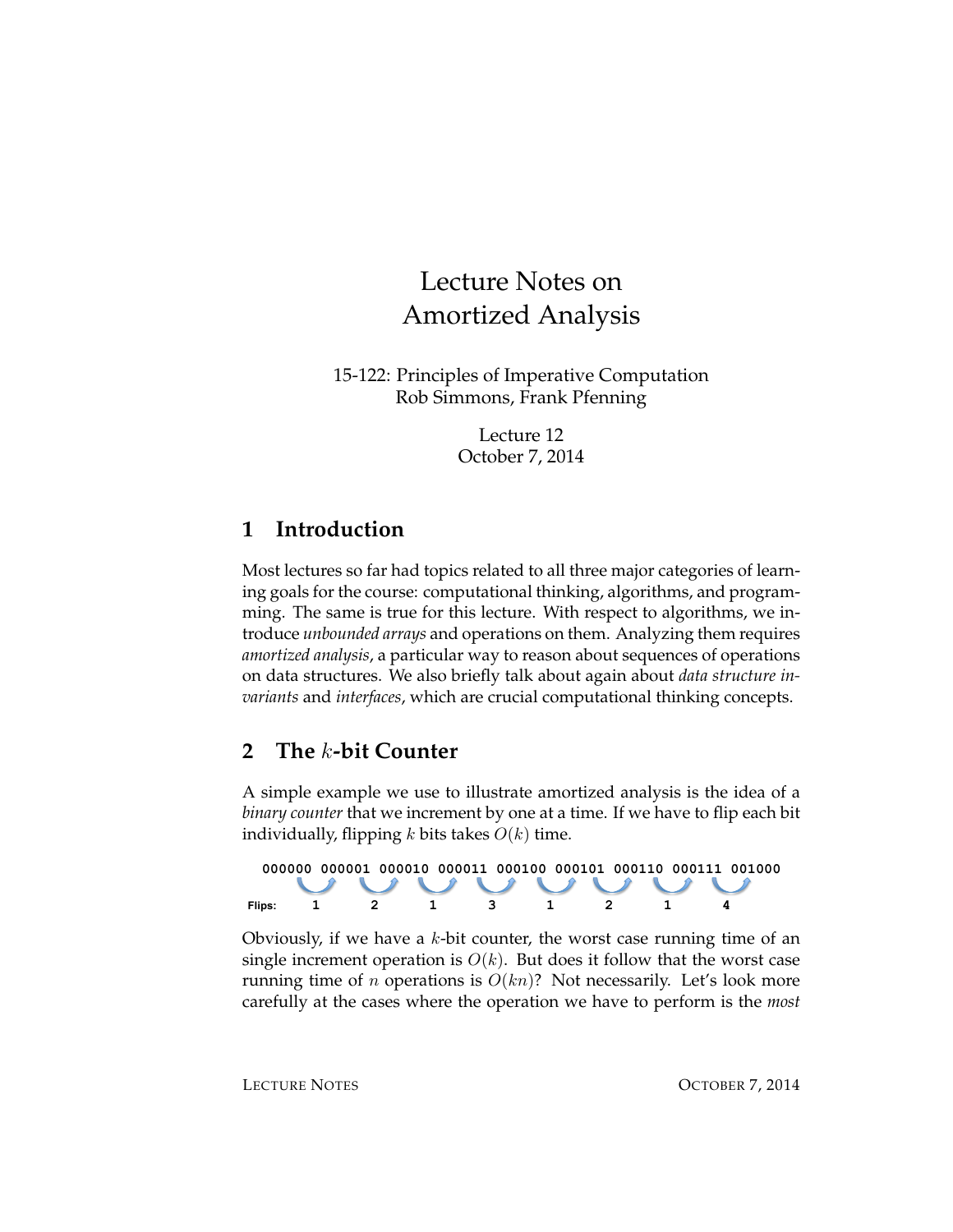*expensive operation we've yet considered:*

| 000001 000010 000011 000100 000101 000110 000111 001000<br>000000 |  |              |   |                |   |    |  |    |  |  |  |  |
|-------------------------------------------------------------------|--|--------------|---|----------------|---|----|--|----|--|--|--|--|
|                                                                   |  |              |   |                |   |    |  |    |  |  |  |  |
| Flips:                                                            |  |              |   | 3              |   |    |  |    |  |  |  |  |
| Total cost:                                                       |  | $\mathbf{R}$ | 4 | $\overline{7}$ | 8 | 10 |  | 15 |  |  |  |  |
| Total steps:                                                      |  |              | 3 |                | 5 |    |  |    |  |  |  |  |

We can observe two things informally. First, the most expensive operations get further and further apart as time goes on. Second, whenever we reach a most-expensive-so-far operation at step  $n$ , the total cost of all the operations up to and including that operation is  $2n - 1$ . Can we extend this reasoning to say that the total cost of performing  $n$  operations will never exceed  $2n$ ?

One metaphor we frequently use when doing this kind of analysis is banking. It's difficult to think in terms of savings accounts full of microseconds, so when we use this metaphor we usually talk about *tokens*, representing an abstract notion of cost. With a token, we can pay for the cost of a particular operation; in this case, the constant-time operation of flipping a bit. If we *reserve (or budget) two tokens* every time we perform any increment, putting any excess into a savings account, then we see that after the expensive operations we've looked out, our savings account contains 1 token. Our savings account appears to never run out of money.

| 000000                                                                                                                                                                                                                                                                                                                                                                                                                     |  |   |   | 000001 000010 000011 000100 000101 000110 000111 001000 |   |    |  |    |  |  |  |  |
|----------------------------------------------------------------------------------------------------------------------------------------------------------------------------------------------------------------------------------------------------------------------------------------------------------------------------------------------------------------------------------------------------------------------------|--|---|---|---------------------------------------------------------|---|----|--|----|--|--|--|--|
| $\begin{array}{c} \sqrt{2} & \sqrt{2} & \sqrt{2} & \sqrt{2} & \sqrt{2} & \sqrt{2} & \sqrt{2} & \sqrt{2} & \sqrt{2} & \sqrt{2} & \sqrt{2} & \sqrt{2} & \sqrt{2} & \sqrt{2} & \sqrt{2} & \sqrt{2} & \sqrt{2} & \sqrt{2} & \sqrt{2} & \sqrt{2} & \sqrt{2} & \sqrt{2} & \sqrt{2} & \sqrt{2} & \sqrt{2} & \sqrt{2} & \sqrt{2} & \sqrt{2} & \sqrt{2} & \sqrt{2} & \sqrt{2} & \sqrt{2} & \sqrt{2} & \sqrt{2} & \sqrt{2} & \sqrt{$ |  |   |   |                                                         |   |    |  |    |  |  |  |  |
| Total cost:                                                                                                                                                                                                                                                                                                                                                                                                                |  |   | 4 |                                                         | 8 | 10 |  | 15 |  |  |  |  |
| 2 x #steps:                                                                                                                                                                                                                                                                                                                                                                                                                |  | 2 | 3 | 4                                                       | 5 | 'n |  |    |  |  |  |  |
| Savings:                                                                                                                                                                                                                                                                                                                                                                                                                   |  |   |   |                                                         |   |    |  |    |  |  |  |  |

This is good evidence, but it still isn't a proof. To offer something like proof, as always, we need to talk in terms of *invariants*. And we can see a very useful invariant: the number of 1 bits always matches the number in our savings account! This observation leads us to the last trick that we'll use when we perform amortized analysis in this class: we associate one token with each 1 in the counter as *part of our data structure invariant*.

#### **3 Amortized Analysis With Data Structure Invariants**

Whenever we increment the counter, we'll always flip some number (maybe zero) lower-order 1s to 0, and then we'll flip a single 0 to 1 (unless we're out of bits in the counter). No matter how many lower-order 1 bits there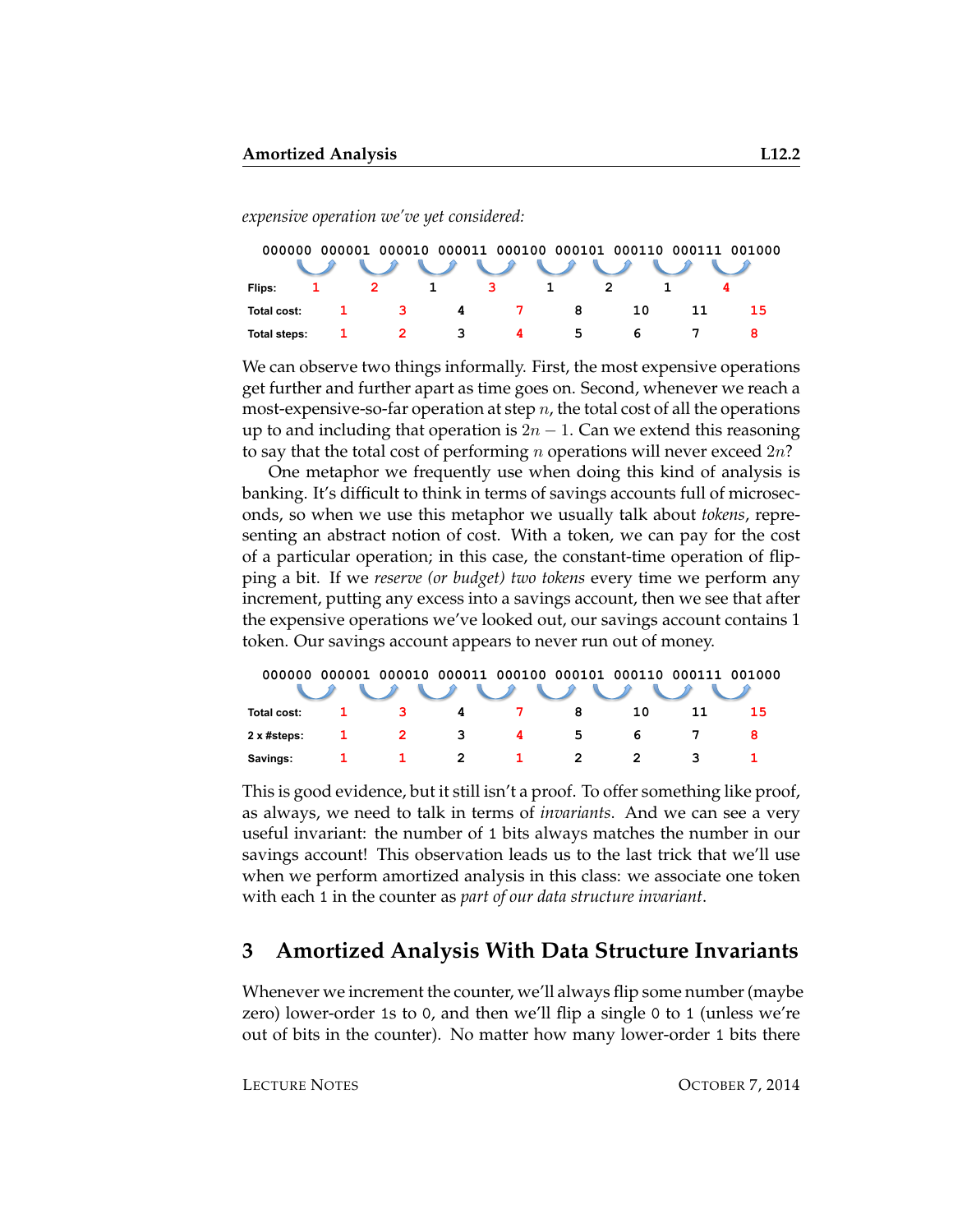are, the flipping of those low-order bits is paid for by the token associated with those bits. Then, because we're always gaining 2 more tokens whenever we perform an increment, one of those tokens can be used to flip the lowest-order 0 to a 1 and the other one can be associated with that new 1 in order to make sure the data structure invariant is preserved. Graphically, *any* time we increment the counter, it looks like this:



(Well, not every time: if the counter is limited to  $k$  bits and they're all 1, then we'll flip all the bits to 0. In this case, we can just throw away or lose track of our two new tokens, because we can restore the data structure invariant without needing the two new tokens. In the accounting or banking view, when this happens we observe that our savings account now has some extra savings that we'll never need.)

Now that we've rephrased our operational argument about the size of savings as data structure invariant that is always preserved by the increment operation, we can securely say that, each time we increment the counter, we need to reserve exactly two tokens. This means that a series of  $n$  increments of the  $k$ -bit counter, starting will the counter is all zeroes, will take time in  $O(n)$ . We can also say that each individual operation has an *amortized running time* of 2 bitflips, which means that the amortized cost is in  $O(1)$ . It's not at all contradictory for bitflips to have an amortized running time in  $O(1)$  and a worst-case running time in  $O(k)$ .

In summary: to talk about amortized running time (or, more generally, the amortized *cost*) of operations on a data structure, we:

- 1. Invent a notion of *tokens* that stand in for the resource that we're interested in (usually time);
- 2. Specify, for any instance of the data structure, how many tokens need to be held in reserve as part of the data structure invariant;
- 3. Assign, for each for operation we might perform on the data structure, an amortized cost in tokens;
- 4. Prove that, for any operation we might perform on the data structure, the amortized cost plus the tokens held in reserve as part of the data structure invariant suffices to restore the data structure invariant.

LECTURE NOTES **OCTOBER 7, 2014**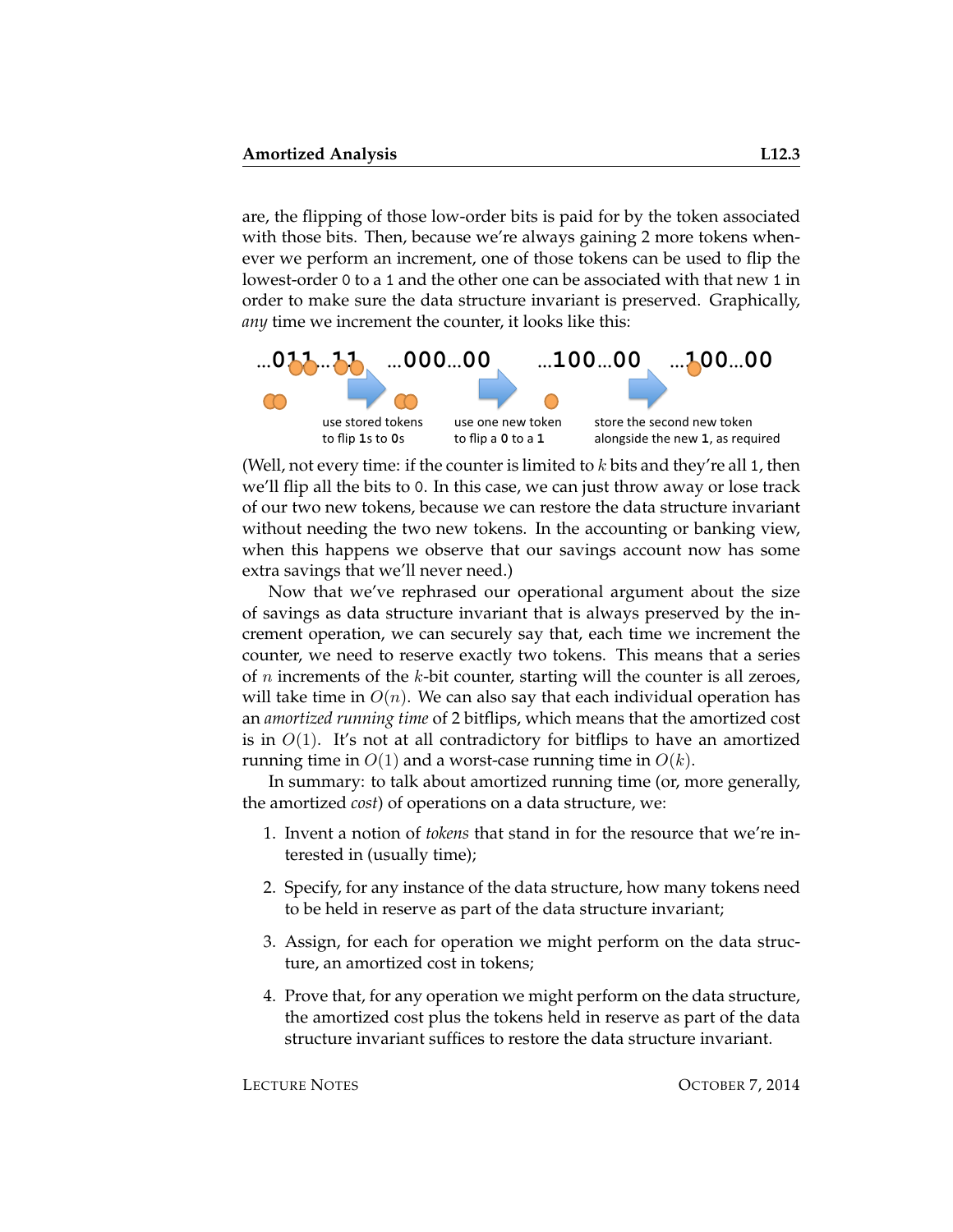This analysis proves that, for any sequence of operations on a data structure, the cumulative cost of that sequence of operations will be less than the sum of the amortized cost of those operations. Even if some of the operations in that sequence have high cost (take a long time to run), that will be at least paid for by other operations that have low cost (take a short time to run).

This form of amortized analysis is sometimes called the *potential method*. It is a powerful mathematical technique, but we'll only use it for relatively simple examples in this class.

#### **4 Unbounded Arrays**

In the second homework assignment, you were asked to read in some files such as the *Collected Works of Shakespeare*, the *Scrabble Players Dictionary*, or anonymous tweets collected from Twitter. What kind of data structure do we want to use when we read the file? In later parts of the assignment we want to look up words, perhaps sort them, so it is natural to want to use an array of strings, each string constituting a word. A problem is that before we start reading we don't know how many words there will be in the file so we cannot allocate an array of the right size! One solution uses either a queue or a stack.

The array interface that we originally introduced in Lecture 9 wouldn't work, because it requires us to bound the size of the array – to know in advance how much data we'll need to store:

```
typedef struct arr_header* arr; // typedef _______ arr;
int arr_len(arr A);
arr arr_new(int size)
  /*@requires 0 <= size; @*/
  /*@ensures arr_len(\result) == size; @*/;
string arr_get(arr A, int i)
  /*@requires 0 \leq i && i \leq \arcsin(\Lambda); @*/;
void arr_set(arr A, int i, string x)
  /*@requires 0 \leq i && i < arr_len(A); @*/;
```
It would work, however, if we had an extended interface of *unbounded arrays*, where the arr\_add(A,x) function appends x to the array index that was previous past the end of the array and incrementing the array's size so that this index is now in-bounds. There's a complementary operation, arr\_rem(A), that decreases the array's size by 1.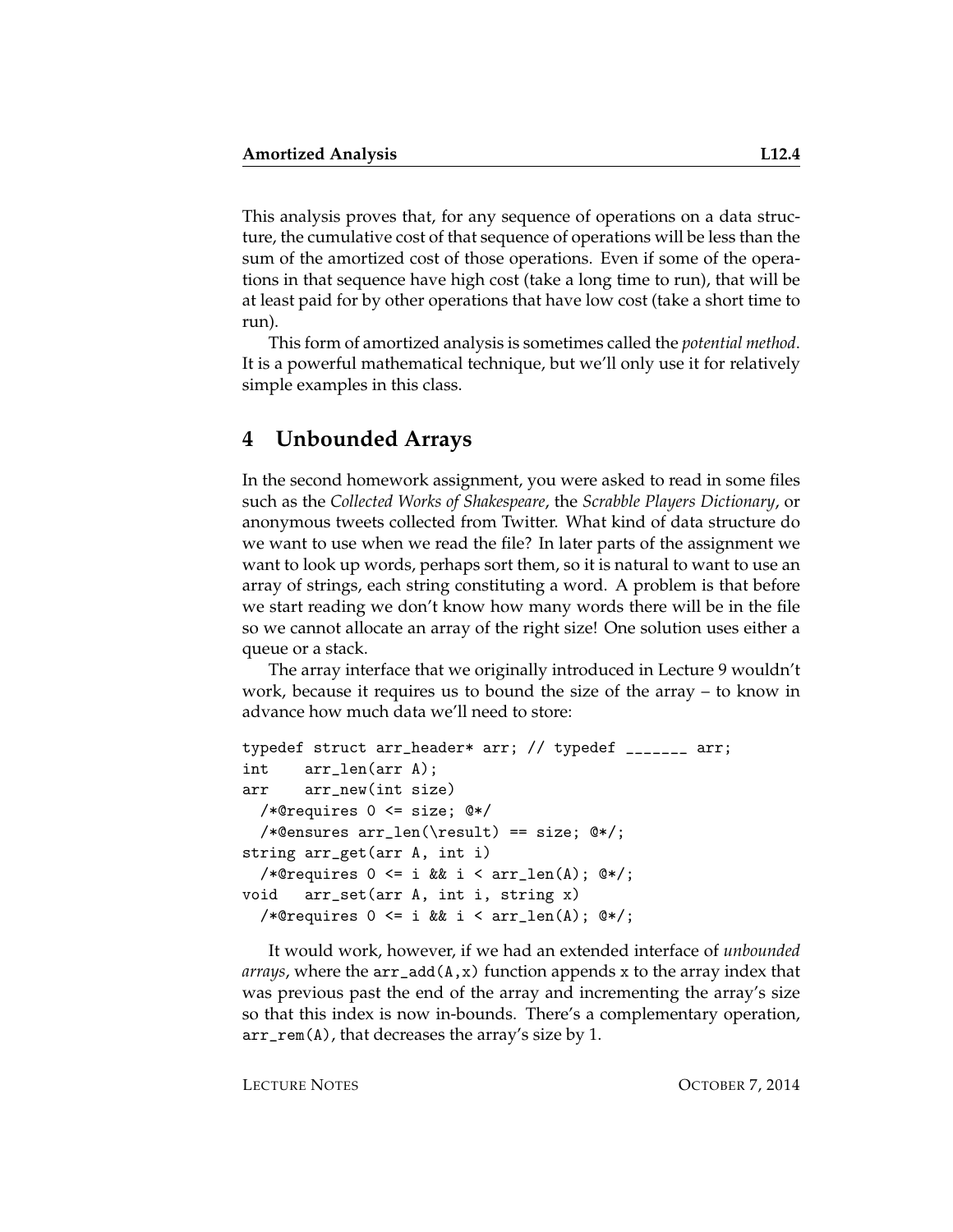```
void arr_add(arr A, string x);
void arr_rem(arr A) /*@requires 0 < arr_len(A); @*/;
```
We'd like to give all the operations in this extended array interface a running time in  $O(1).^{1}$  $O(1).^{1}$  $O(1).^{1}$  It's not practical to give  $\mathtt{arr\_add(A,x)}$  a worst case running time in  $O(1)$ , but with a careful implementation we can show that is possible to give the function an amortized running time in  $O(1)$ .

## **5 Implementing Unbounded Arrays**

Our original implementation of an interface for C0 arrays had a struct with two fields: the data field, an actual array of strings, and a limit field, which contained the length of the array. This limit was what we returned to the user when they asked for the length of the array.

While it wouldn't work to have a limit that was *less* than the array length we are reporting to the user, we can certainly have an array limit that is greater than the length we're report to the user: we'll store this smaller number in the size field.

```
typedef struct arr_header* arr;
struct arr_header {
 int size; /* 0 <= size && size < limit */
 int limit; /* 0 < limit */string[] data; /* \left(\text{data}\right) == \text{limit} */};
int arr_len(arr A)
//@requires is_arr(A);
//@ensures 0 <= \result && \result <= \length(A->data);
{
 return A->size;
}
```
If we reserve enough extra room, then most of the time when we need to use arr\_add to append a new item onto the end of the array, we can do

<span id="page-4-0"></span><sup>&</sup>lt;sup>1</sup>It's questionable at best whether we should think about  $arr$  new being  $O(1)$ , because we have to allocate  $O(n)$  space to get an array of length n and initialize all that space to default values. The operating system has enough tricks to get this cost down, however, that we usually think of array allocation as a constant-time operation.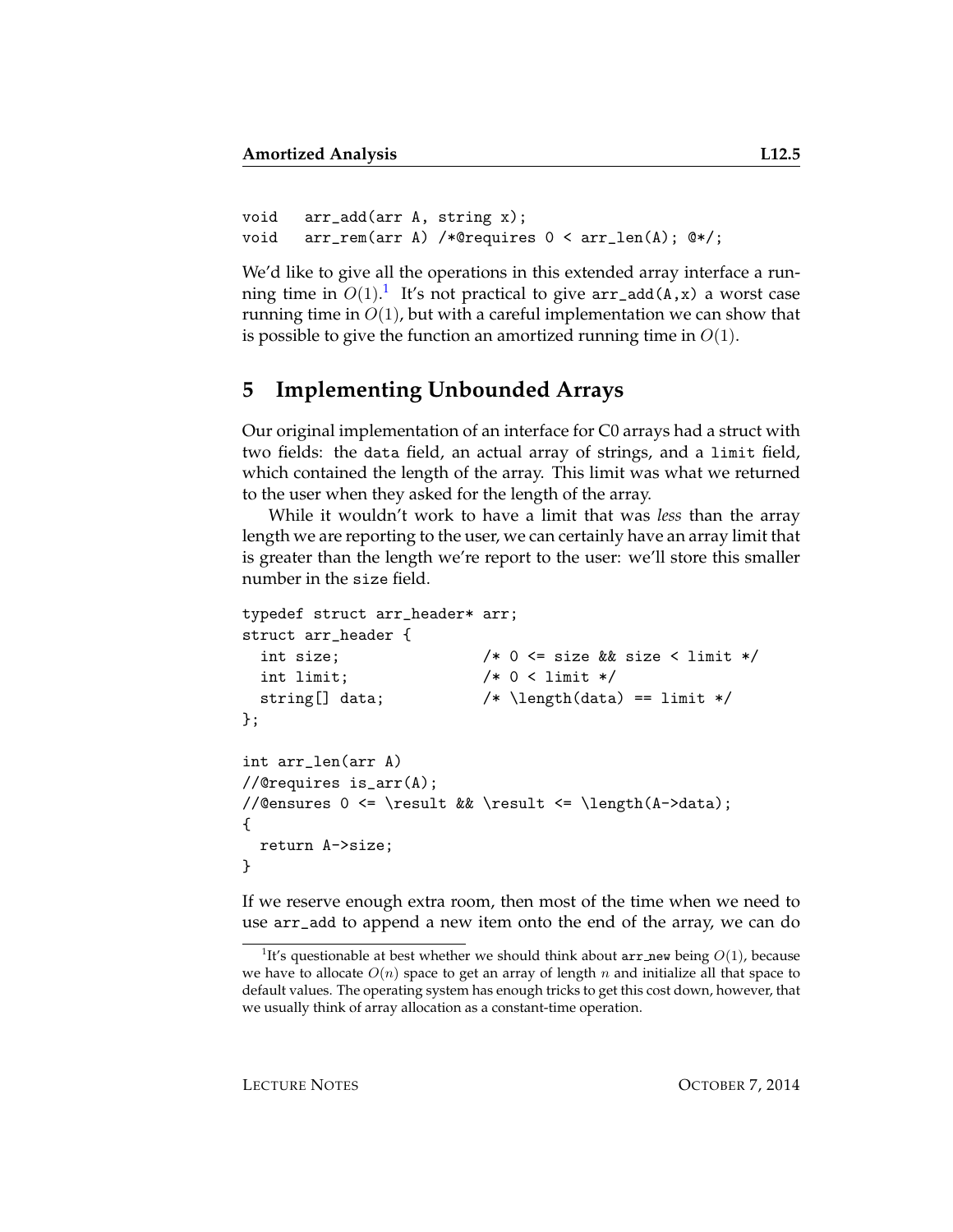it by just incrementing the size field and putting the new element into an already-allocated cell in the data array.



The images to the left above represent how the data structure is actually stored in memory, and the images in the thought bubbles to the right represent how the client of our array library can think about the data structure and after a arr\_add operation.

The data structure invariant sketched out in comments above can be turned into an is\_arr function like this:

```
bool is_arr_expected_length(string[] A, int limit) {
  //Qassert \leq A() == limit;return true;
}
bool is_arr(struct arr_header* AH) {
 return AH != NULL
   && is_arr_expected_length(AH->data, AH->limit)
   && 0 <= AH->size && AH->size < AH->limit;
}
```
Because we require that the size is strictly less than the limit, we can always implement arr\_add by storing the new string in A->data[A->size] and then incrementing the size. But after incrementing the size, we might violate the data structure invariant! We'll use a helper function, arr\_resize, to resize the array in this case.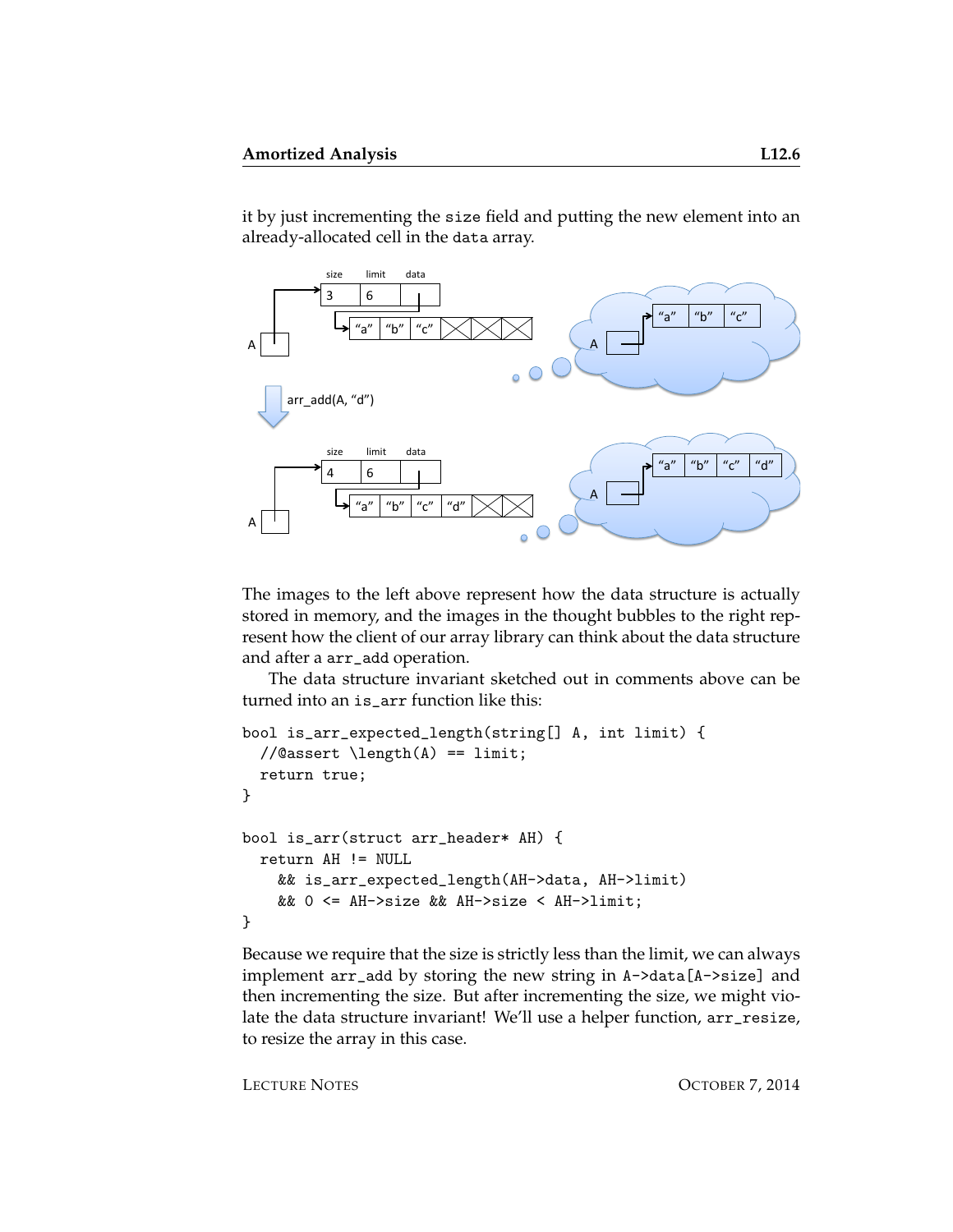```
void arr_add(arr A, string x)
//@requires is_arr(A);
//@ensures is_arr(A);
{
  A->data[A->size] = x;
  (A->size)++;arr_resize(A);
}
```
The arr\_resize() function works by allocating a new array, copying the old array's contents into the new array, and replacing A->data with the address of the newly allocated array.

```
void arr_resize(arr A)
//@requires A != NULL && \length(A->data) == A->limit;
//@requires 0 < A->size && A->size <= A->limit;
//@ensures is_arr(A);
{
  if (A->size == A->limit) {
    assert(A->limit < int_max() / 2); // Can't handle bigger
    A \rightarrowlimit = A \rightarrowsize * 2;
  } else {
    return;
  }
  //@assert 0 <= A->size && A->size < A->limit;
  string[] B = alloc_array(string, A->limit);
  for (int i = 0; i < A->size; i++)//@loop_invariant 0 <= i && i <= A->size;
  {
    B[i] = A-\lambda d \text{ata}[i];}
  A \rightarrow data = B;}
```
The assertion assert  $(A-)$ limit < int\_max() / 2) is there because, without it, we have to worry that doubling the limit in the next line might over-

LECTURE NOTES **OCTOBER 7, 2014**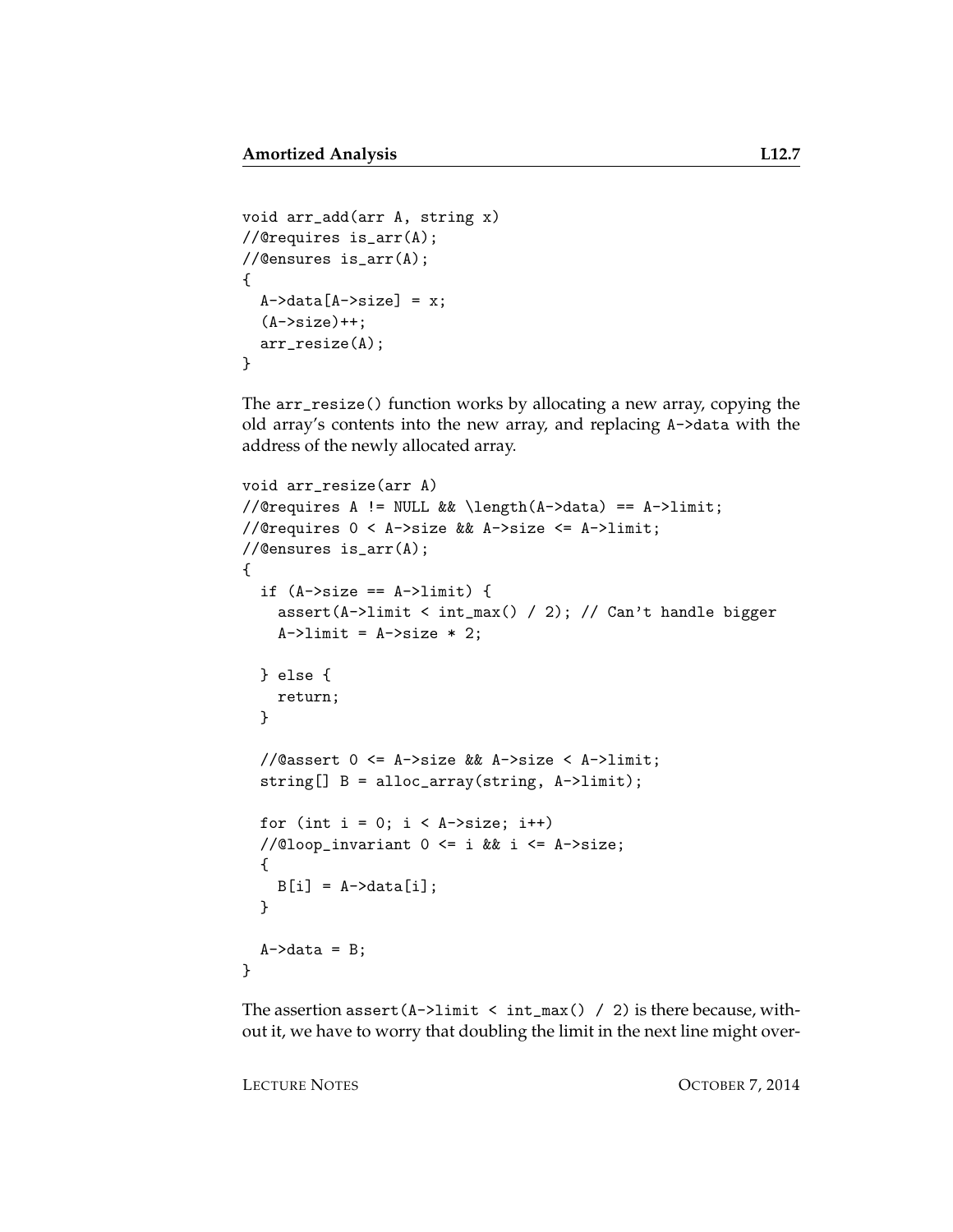can't exclude with contracts.

flow. *Hard asserts* like this allow us to safely detect unlikely failures that we

#### **6 Amortized Analysis for Unbounded Arrays**

Doubling the size of the array whenever we resize it allows us to give an amortized analysis concluding that every arr\_add operation has an amortized cost of *three* array writes. Because array writes are our primary notion of cost, we say that one token allows us to write to an array one time.

Our data structure invariant for tokens is that, whenever we are using a cell in the *second half of the array*, we need to store two tokens alongside that cell. Every call to arr\_add uses one token to write an element into the array; if that new element is in the second half of the array, we store two tokens. alongside that newly-in-use cell. Thus, budgeting three tokens for each arr\_add operation suffices to preserve the data structure invariant in every case that doesn't cause the array to become totally full.

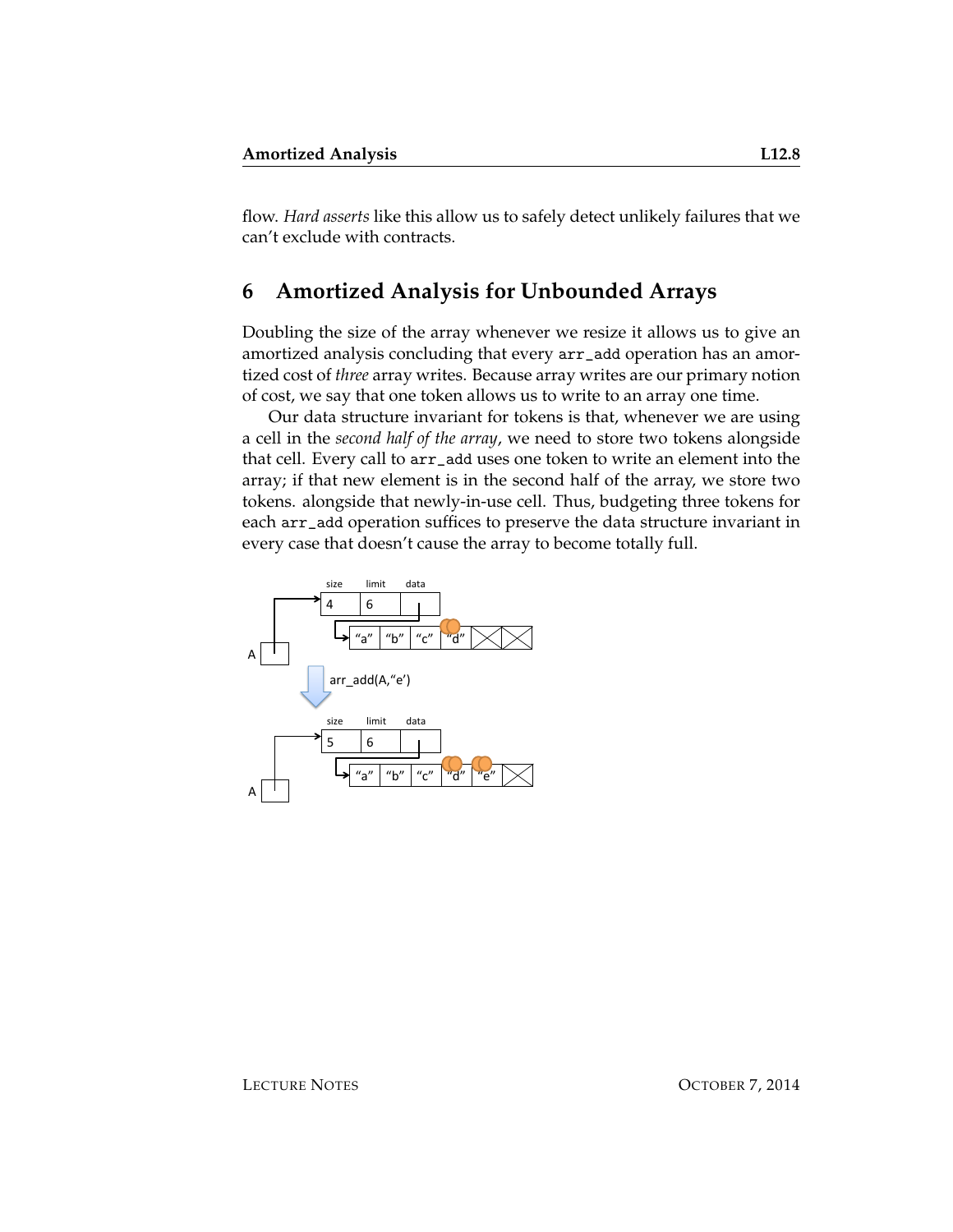In the cases where the addition does completely fill the array, we need to copy over every element in the old array into a new, larger array in order to preserve the A->size < A->limit data structure invariant. This requires one write for every element in the old array. We can pay for each one of those writes because we have two stored tokens in exactly half of the old array – which is the same as having one token for each cell in the old array.



After the resize, exactly half the array is full, so our data structure invariant for tokens doesn't require us to have any tokens in reserve. This means that the data structure invariant is preserved in this case as well.

This establishes that the amortized cost of arr\_add is three array writes. We do things that aren't array writes in the process of doing  $arr\_add$ , but the cost is dominated by array writes, so this gives the right big-O notion of (amortized) cost.

## **7 Shrinking the array**

In the example above, we only re-sized our array to make it bigger. We could also call arr\_resize(A) in our arr\_rem function, and allow that function to make the array either bigger or smaller.

```
void arr_rem(arr A)
//@requires is_arr(A);
//@requires 0 < arr_len(A);
//@ensures is_arr(A);
{
  (A->size) --;arr_resize(A);
}
```
LECTURE NOTES **OCTOBER 7, 2014**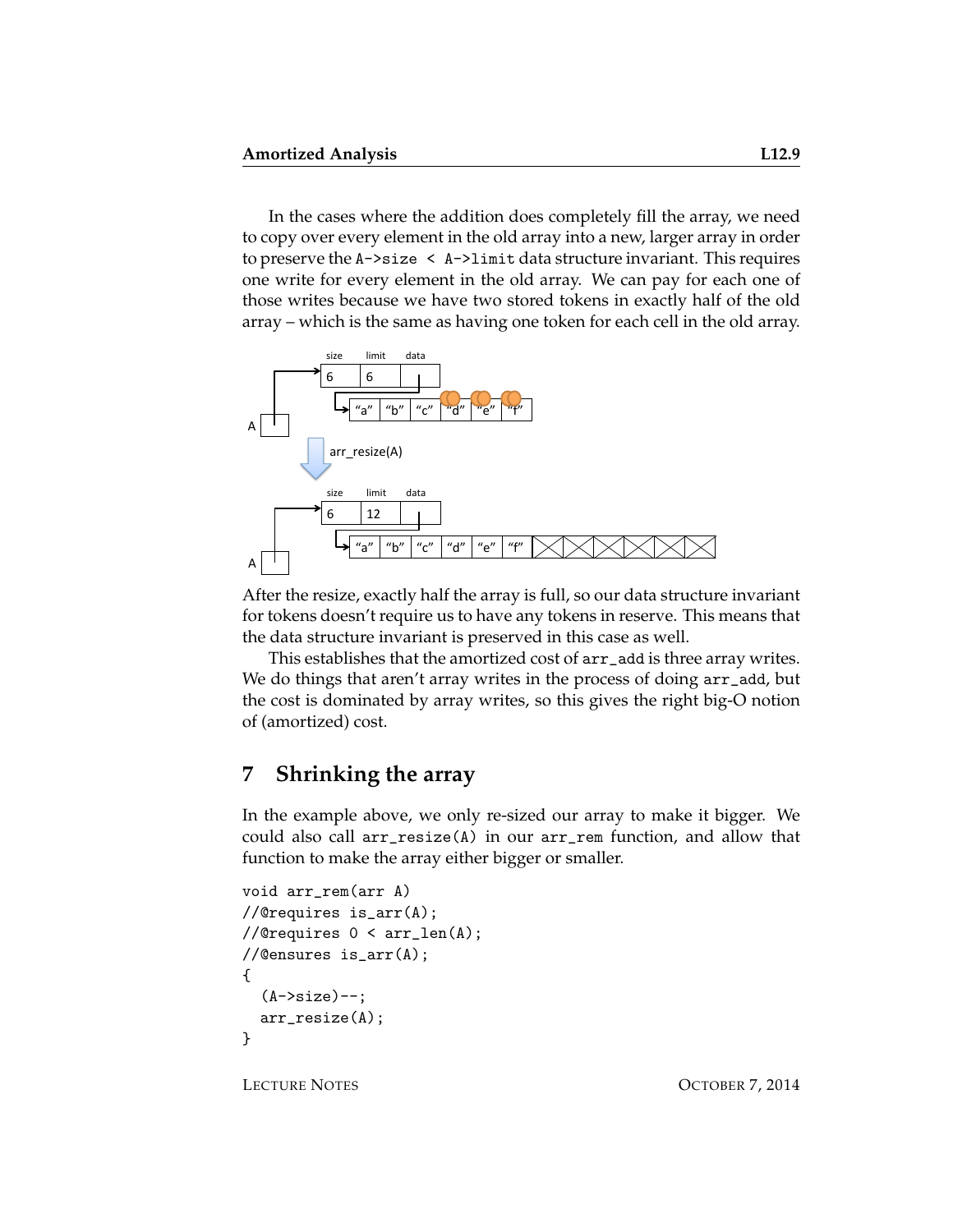If we want arr\_rem to take amortized constant time, it will not work to resize the array when A is less than half full. An array that is exactly half full doesn't have any tokens in reserve, so it wouldn't be possible to pay for halving the size of the array in this case. In order to make the constanttime amortized cost work, the easiest thing to do is only resize the array when it is less than *one-quarter* full. If we make this change, it's possible to reflect it in the data structure invariant, requiring that A->size be in the range [A->limit/4, A->limit) rather than the range [0, A->limit) that we required before.

In order to show that this deletion operation has the correct amortized cost, we must extend our data structure invariant to . (See the exercises below.) Once we do so, we can conclude that *any* valid sequence of n operations (arr\_add or arr\_rem) that we perform on an unbounded array will take time in  $O(n)$ , even if any single one of those operations might take time proportional to the current length of the array.